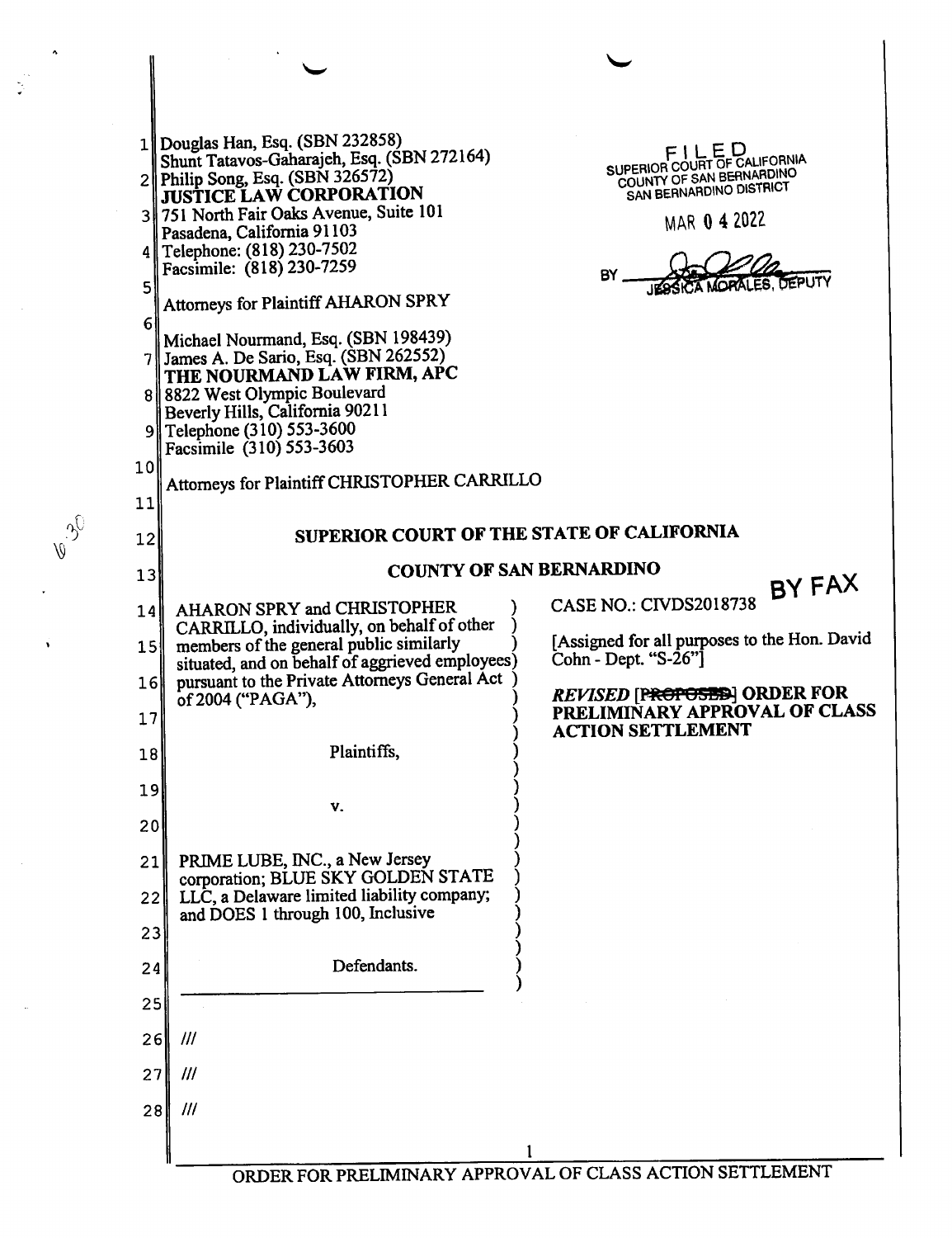| 1              | On March 1, 2022, the Court considered plaintiffs, AHARON SPRY's and                            |
|----------------|-------------------------------------------------------------------------------------------------|
| 2              | CHRISTOPHER CARRILLO's ("Plaintiffs") Motion for Preliminary Approval of Class Action           |
| 3              | Settlement and Provisional Class Certification for Settlement Purposes Only ("Approval          |
| 4              | Motion"), Declarations of James A. De Sario and Douglas Han in Support of Motion for            |
| $\mathsf{5}$   | Preliminary Approval of Class Action Settlement, the Joint Stipulation and Settlement           |
| 6 <sup>1</sup> | Agreement ("Settlement Agreement"), Notice of Class Action Settlement ("Class Notice"),         |
| 7              | Election Not to Participate in Class Action Settlement ("Opt-Out Form") and the documents       |
| 8              | submitted in support of the Approval Motion. James A. De Sario, Esq. of The Nourmand Law        |
| 9              | Firm, APC appeared for and on behalf of Plaintiff Christopher Carrillo and Plaintiff Class;     |
| 10             | Philip Song, Esq. of the Justice Law Corporation appeared for and on behalf of Plaintiff Aharon |
| 11             | Spry and Plaintiff Class; Michael Witczak, Esq. of Lewis Brisbois Bisgaard & Smith, LLP         |
| 12             | appeared on behalf of Defendants; and there were no other appearances.                          |
| 13             | Having considered the Approval Motion, the Declarations of James A. De Sario and                |
| 14             | Douglas Han, and all supporting legal authorities and documents, the Court ordered as follows:  |
| 15             |                                                                                                 |
| 16             | IT IS HEREBY ORDERED THAT:                                                                      |
| 17             |                                                                                                 |
| 18             | This Order incorporates by reference the definitions in the Settlement Agreement,<br>1.         |
| 19             | attached as Exhibit "1" to the Declaration of James A. De Sario, and all terms defined therein  |
| 20             | shall have the same meaning in this Order as set forth in the Settlement Agreement.             |
| 21             |                                                                                                 |
| 22             | For settlement purpose only, the Court certifies the following Class: All<br>2.                 |
| 23             | current and former hourly non-exempt employees who worked at least one pay period for           |
| 24             | Defendants in California at any time during the period from September 9, 2016 to February 10,   |
| 25             | 2022.                                                                                           |
| 26             |                                                                                                 |
| 27             | The Court preliminarily appoints named plaintiffs Aharon Spry and Christopher<br>3.             |
| 28             | Carrillo as Class Representatives.                                                              |
|                | 2                                                                                               |

 $\ddot{ }$ 

 $\ddot{\phantom{a}}$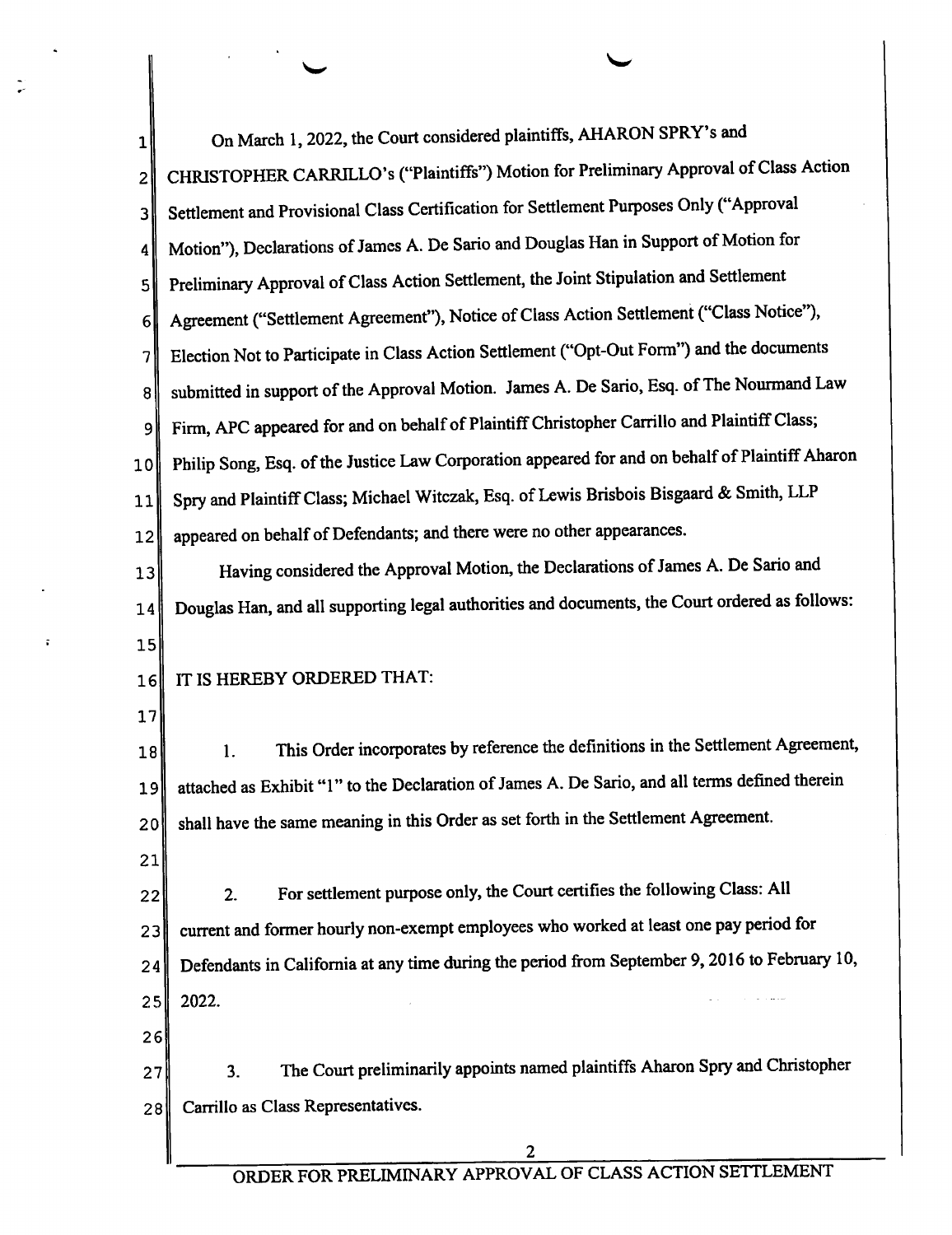4. The Court preliminarily appoints Douglas Han, Esq. of Justice Law  $\mathbf 1$ Corporation, Michael Nourmand, Esq. and James A. De Sario, Esq. of The Nourmand Law Firm,  $\overline{2}$ APC as Class Counsel. 3

 $\checkmark$ 

5. The Court hereby preliminarily approves the proposed class and PAGA settlement 5 upon the terms and conditions set forth in the Settlement Agreement. The Court finds that on a  $6<sup>1</sup>$ preliminary basis that the settlement appears to be within the range of reasonableness of  $7^{1}$ settlement that could ultimately be given final approval by the Court. It appears to the Court on a komflmw 8 preliminary basis that the settlement amount is fair, adequate, and reasonable as to all potential 9 Class Members and Eligible Aggrieved Employees when balanced against the probable outcome 10 of further litigation relating to liability and damages issues. It further appears that extensive and 11 costly investigation and research has been conducted such that counsel for the Parties at this time 12 are reasonably able to evaluate their respective positions. It further appears to the Court that the l3 settlement at this time will avoid substantial additional costs by all Parties, as well as the delay 14 and risks that would be presented by the further prosecution of the Litigation. It further appears 15 that the Settlement has been reached as the result of intensive, non—collusive, arms-length l6 negotiations utilizing an experienced third party neutral. 17

18

 $\boldsymbol{4}$ 

19 20 6. The Court approves, as to form and content, the proposed Class Notice and Opt-Out Form attached as Exhibit A and Exhibit B to the Settlement Agreement, respectively.

21

22 23 24 25 26 7. The Court directs the mailing of the Class Notice by first-class mail to the Class Members in accordance with the schedule and procedures set forth in the Settlement Agreement. The Court finds that the dissemination of the Class Notice set forth in the Settlement Agreement complies with the requirements of due process of law, and appears to be the best notice practicable under the circumstances.

27 ///

28 ///

3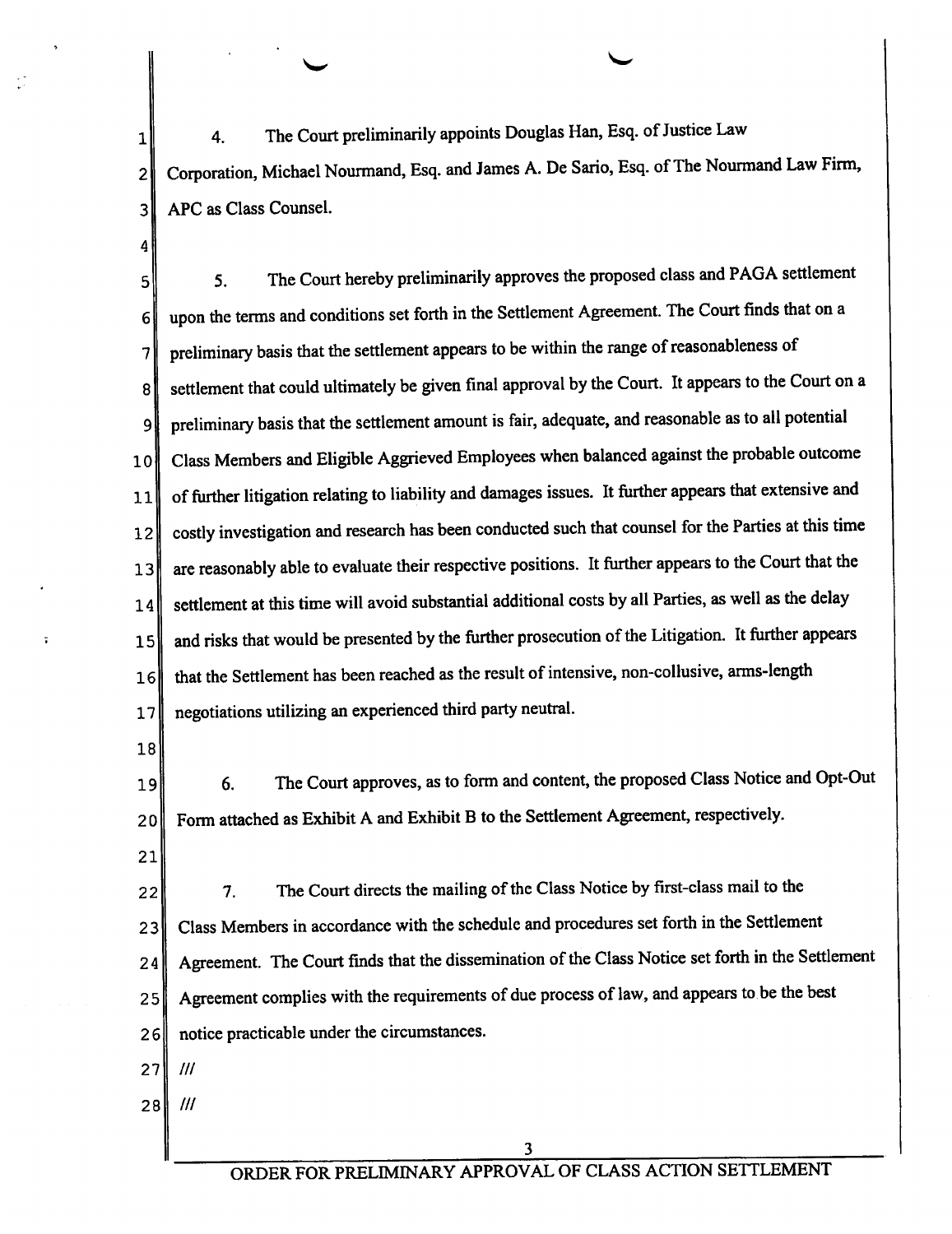8. The Court hereby preliminan'ly approves the definition and disposition of the 1 Gross Settlement Amount of \$210,000.00, which is inclusive of payment of attorney's fees not to  $\overline{2}$ exceed 33% of the Gross Settlement Amount or \$70,000.00, in addition to costs not to exceed 3 \$20,000.00, enhancement payment of \$5,000.00 to each named plaintiff, cost of the Settlement 4 Administrator for claims administration of no more than \$7,500.00 and PAGA penalties in the 5 amount of \$10,000.00 ofwhich 75% or \$7,500.00 will bc paid to the LWDA and 25% or 6 2,500.00 will be paid to participating Class Members. Dcfendants' portion of payroll taxes in not  $7$ included in the Gross Settlement Amount and will be separate obligation of Defendants.  $\mathbf{8}$ 

 $\sim$   $\sim$ 

9

10 11 12 13 14 15 16 l7 9. The Court confirms Phoenix Class Action Administrative Solutions ("Pheonix") as the Settlement Administrator, and payment of administrative costs, not to exceed \$7,500.00, out of the Gross Settlement Amount for services to be rendered by Pheonix on behalf of the Class. The Settlement Administrator shall prepare and submit to Class Counsel and Defendants' Counsel declaration attesting to the completion of the notice process as set forth in the Settlement Agreement, including an explanation of efforts to resend any Notice Packet returned undeliverable and the total number of opt-outs and objections received before and afier the deadline.

18

l9 20 21 22 23 24 25 10. The Court directs Defendants to provide the Claims Administrator with the "Class Data" for Class Members providing the following information: (1) first and last name; (2) last known mailing address; (3) social secun'ty number; (4) dates of employment; (5) total number of workweeks during the Class Period during which the Class Member performed any actual work for Defendants in California as an hourly non—cxempt. Defendants shall provide the "Class Data" as referenced herein to the Settlement Administrator pursuant to the terms of the Settlement Agreement

- 26 ///
- 27 ///
- 28 ///

4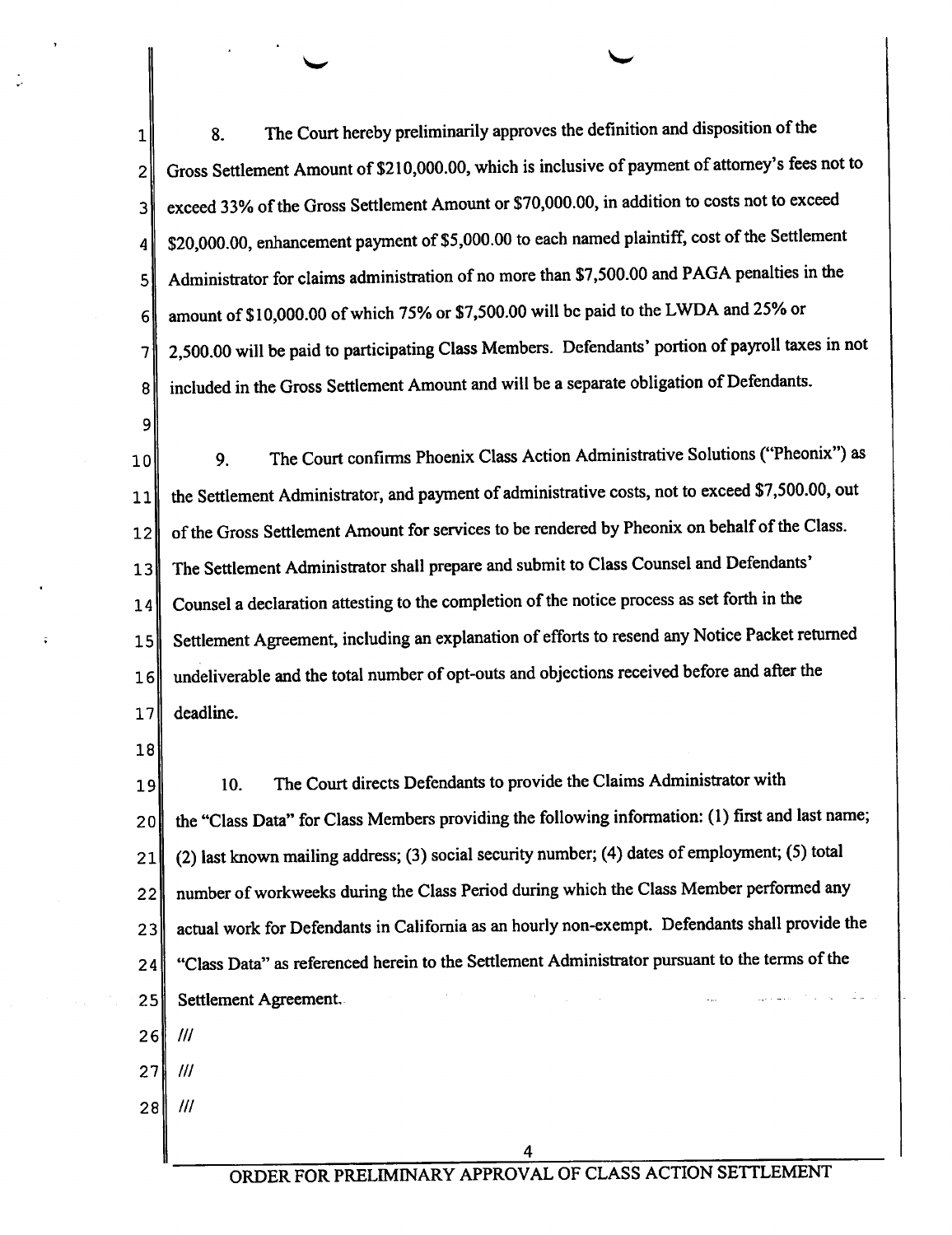1 l. The Settlement Administrator shall use the National Change of Address database (U.S. Postal Service) to check for updated addresses for Class Members and shall then mail, via  $\overline{2}$ 3 first class U.S. mail, the Class Notice to Class Members as approved in paragraph 5 herein, in accordance with the procedure and deadlines set forth in the Settlement Agreement. 4

 $\overline{\phantom{a}}$ 

12. The deadline by which Class Members may dispute the number of workweeks, opt-6 7 out or object shall be forty-five (45) days from the date of mailing of the Notice Packet. Any 8 Class Member who desires to be excluded fiom the Settlement must timely mail or fax his or her 9 Opt-Out Form requesting to bc excluded, in accordance with the Class Notice. All such persons who properly and timely exclude themselves from the Settlement shall not be class participants, 10 and shall have no rights with respect to the settlement, and no interest in the settlement proceeds. ll 12

l3 14 15 16 17 18 19 20 21 22 23 13. The deadline for filing objections to any of the terms of the Settlement shall be forty-five (45) days from the date of mailing of the Notice Packet. Any Class Member who wishes to object to the Settlement must serve a written objection on the Settlement Administrator, who will email a copy of the objection to Class Counsel and counsel for Defendants. Class Counsel will lodge a copy of the objection with the Court. The objection must set forth, in a clear and concise manner, the factual and legal basis for the objection. Any Class Member who fails to make his or her objection in the manner provided for in this Order shall be deemed to have waived such objection and shall forever be foreclosed from making any objection to or appeal of the fairness, reasonableness or adequacy of the settlement as incorporated in the Settlement Agreement, or to the award of attomey's fees, costs, or incentive award to class representatives.

24 25 l4. All papers filed in support of Final Approval, including supporting documents for attorney's fees and costs shall be filed on June 8, 2022.

26 ///

5

27 ///

28 ///

5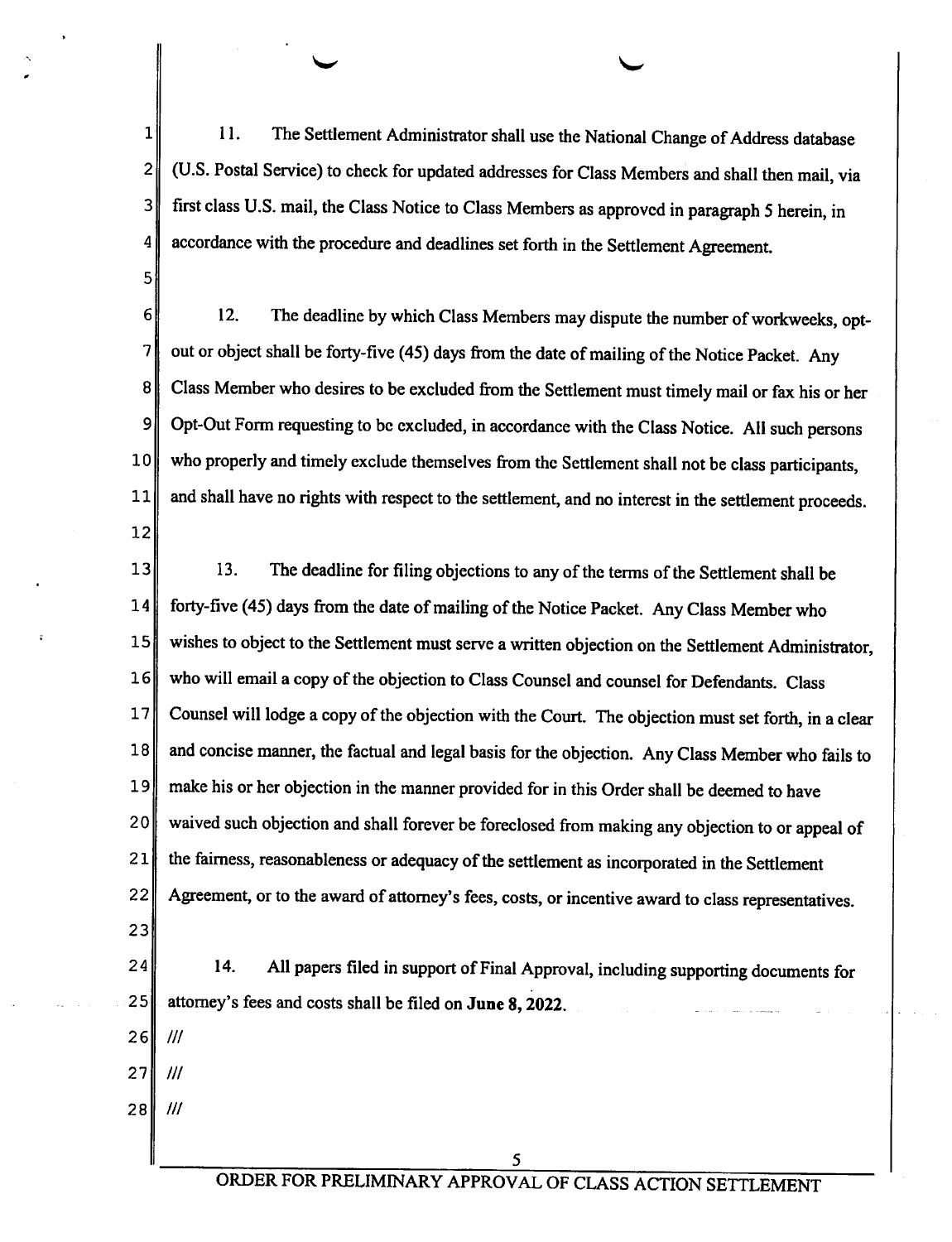15. Class Counsel and Counsel for Defendants shall file any responses to any written  $\mathbf{1}$ objections submitted to the Court in accordance with the time frame set forth in the Settlement  $\overline{2}$ Agreement. 3

16. A final approval hearing shall be held with the Court on June 30, 2022 at 5 10:00 a.m. in Department "8-26" of the above-entitled Court to determine (1) whether the 6 proposed settlement is fair, reasonable, and adequate and should be finally approved by the Court;  $\overline{7}$ (2) the amount of attorneys' fees and costs to award Class Counsel; and (3) the amount of 8 incentive award to the Class Representatives. 9

10

4

11 12 13 l4 15 16 17. In the event the settlement does not become effective in accordance with the terms of the settlement, or the settlement is not finally approved, or is terminated, cancelled or fails to become effective for any reason, this Order shall be rendered null and void and shall be vacated, and the Parties shall revert to their respective positions as of the commencement of the Litigation. The Parties will be free to assert any claim or defense that could have been asserted at the outset of the Litigation.

| 17 <sub>l</sub> |                                   |
|-----------------|-----------------------------------|
| 18              | IT IS SO ORDERED.                 |
| 19              |                                   |
| 20              | DATED: $3 - 4$<br>2022            |
| 21              |                                   |
| 22              | aues<br>NORABLE D <del>AVID</del> |
| 23              | <b>PAFAEL A ARREOLA</b>           |
| 24              |                                   |
| 25              | <b>College</b>                    |
| 26              |                                   |
| 27              |                                   |
| 28              |                                   |
|                 | $\epsilon$                        |

ORDER FOR PRELIMINARY APPROVAL OF CLASS ACTION SETTLEMENT